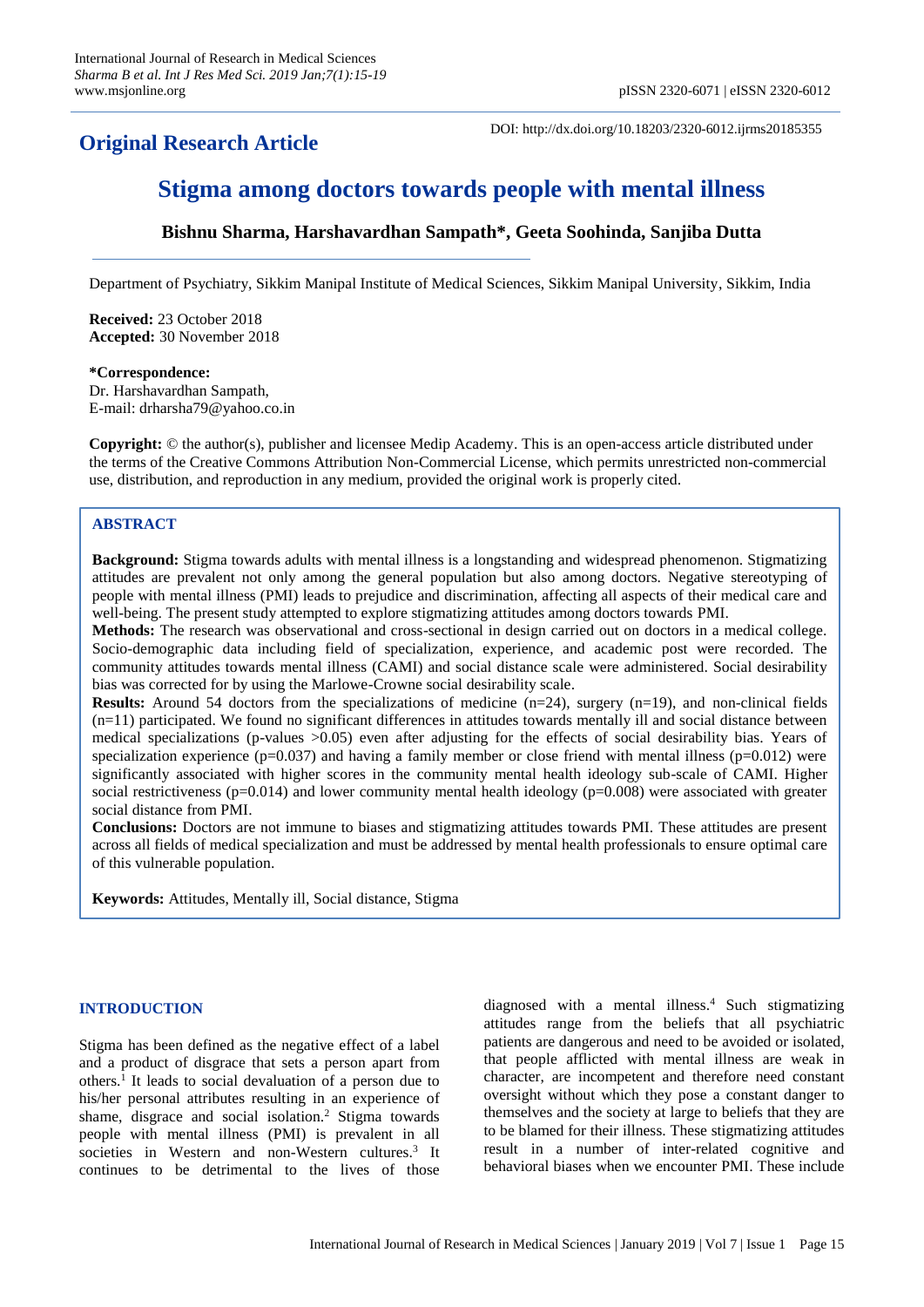discrimination, prejudice, stereotyping, and maintaining a social distance from PMI. 5

Unfortunately, stigma about mental illness originates not only from the general population but also from the medical community.<sup>6</sup> In fact, it has been suggested that stigma should be examined in a way that shifts the focus from the receiver of the stigma (PMI) to the people contributing to the stigma, including medical, paramedical professionals and organizations.<sup>7</sup> When investigators have looked at medical professional's attitudes, it seems that they harbor some of the same stigmatizing attitudes as the general population.<sup>8</sup> These attitudes are held towards patients with a wide range of diagnostic categories like drug/alcohol users, depression, deliberate self-harm, and schizophrenia.

It has been suggested that negative attitudes might be the result of inadequate knowledge and training about mental illness among doctors during their undergraduate course, especially in India.9,10 When medical professionals harbor even covert negative attitudes and stigma towards PMI, it adversely affects the care given to the PMI experiencing a medical or surgical (non-psychiatric) illness.<sup>11</sup> Hence, it is imperative that doctors of all specialties are aware of their attitudes towards PMI and make a concentrated effort to change them for the better.

The study was aimed to explore the various stigmatizing attitudes harbored by doctors in all fields of specialization. We wanted to find whether the field of specialization (medical, surgical and non-clinical), years of specialty experience and having a family member with mental illness affected these attitudes. We also wanted to know if there was a significant relationship between stigmatizing attitudes and the desire to maintain a social distance from PMI. Finally, we wanted to control for the effects of social desirability on the responses given by doctors.

## **METHODS**

A cross-sectional observational study design was chosen to address the objectives of the study. The sample population consisted of all doctors from the post of Resident to Professor in both clinical and non-clinical streams working in a tertiary care hospital and medical college. The study was approved by the institutional ethical committee. Written informed consent was obtained from the doctors prior to their participation. The following scales were administered:

Socio-demographic questionnaire: Demographic data such as age, gender, field of specialization, years of experience in that specialization, and position held were collected. The doctors also had to record what diagnosis that came to their mind that typically represented mental illness. They also had to mention if they had a family member with mental illness.

The community attitudes toward the mentally ill (CAMI) was used to measure the attitudes of doctors toward mental illness. The CAMI is a widely used tool both in Western and non-Western populations.<sup>12</sup> It has four subscales that assess the levels of authoritarianism, benevolence, social restrictiveness, and community mental health ideology. There are 10 statements for each of the four attitudes. Five of the 10 items for each domain are reverse scored. Likert type responses (5= strongly agree to 1= strongly disagree) are given to each question. Responses to each item of a domain are added together to obtain a score for each factor. A mean score is then calculated for each total sub-scale score. Thus, attitudes are measured by mean item responses for each sub-scale. Evidence for internal consistency of the CAMI is good with Cronbach alpha scores ranging from 0.76 to 0.88.<sup>13</sup>

The social distance scale measures a person's willingness to interact with PMI in various relationships. It was developed from the World Psychiatric Association program to reduce stigma and discrimination due to mental illness.<sup>14</sup> Answers are given on a Likert-type scale ranging from definitely (1), probably (2), probably not (3), or definitely not (4). Each response score is added together to get a total social distance score, with high scores indicating less social distance and lower scores indicating more social distance. The Marlowe-Crowne social desirability scale measures an individual's need for approval.<sup>15</sup> In order to ensure that participants were not answering the CAMI and social distance scale in a socially desirable way and validate the attitudes captured by these instruments, the Marlowe-Crowne Social Desirability Scale was included in our study. There are 33 items on the scale,  $18$  are keyed as true and  $15$  as false.<sup>16</sup> Minitab 17 was used for statistical analyses.

## **RESULTS**

Around 54 doctors participated in our study. The mean age of doctors was 35.96 (SD 10.02) with 11.81 (SD 9.93) years of post MBBS experience. In their chosen field of specialization, doctors had 8.27 (SD 8.72) years of experience with medical specialists having 9.11 (SD 9.24) years, surgical specialists having 6.28 (SD 7.89) years, and non-clinical doctors having 9.86 (SD 9.07) years. 35 doctors (64.82%) reported they had a family member/friend with mental illness. Depression (44.44%) was the most common illness prototype reported, followed by schizophrenia (31.48%), anxiety disorders (9.26%), drug abuse (7.41%), bipolar (5.56%), and OCD (1.85%).

Table 2 displays the scores on the 4 sub-scales of CAMI. The mean score on the social distance scale was 17.48 (SD 2.03). A one-way ANOVA was conducted to find out if the field of specialization (medical versus surgical versus non-clinical) had any effect on CAMI sub-scale scores (Table 3). Results showed that social distance and CAMI sub-scale scores did not significantly differ across specialties (all p-values  $>0.05$ ).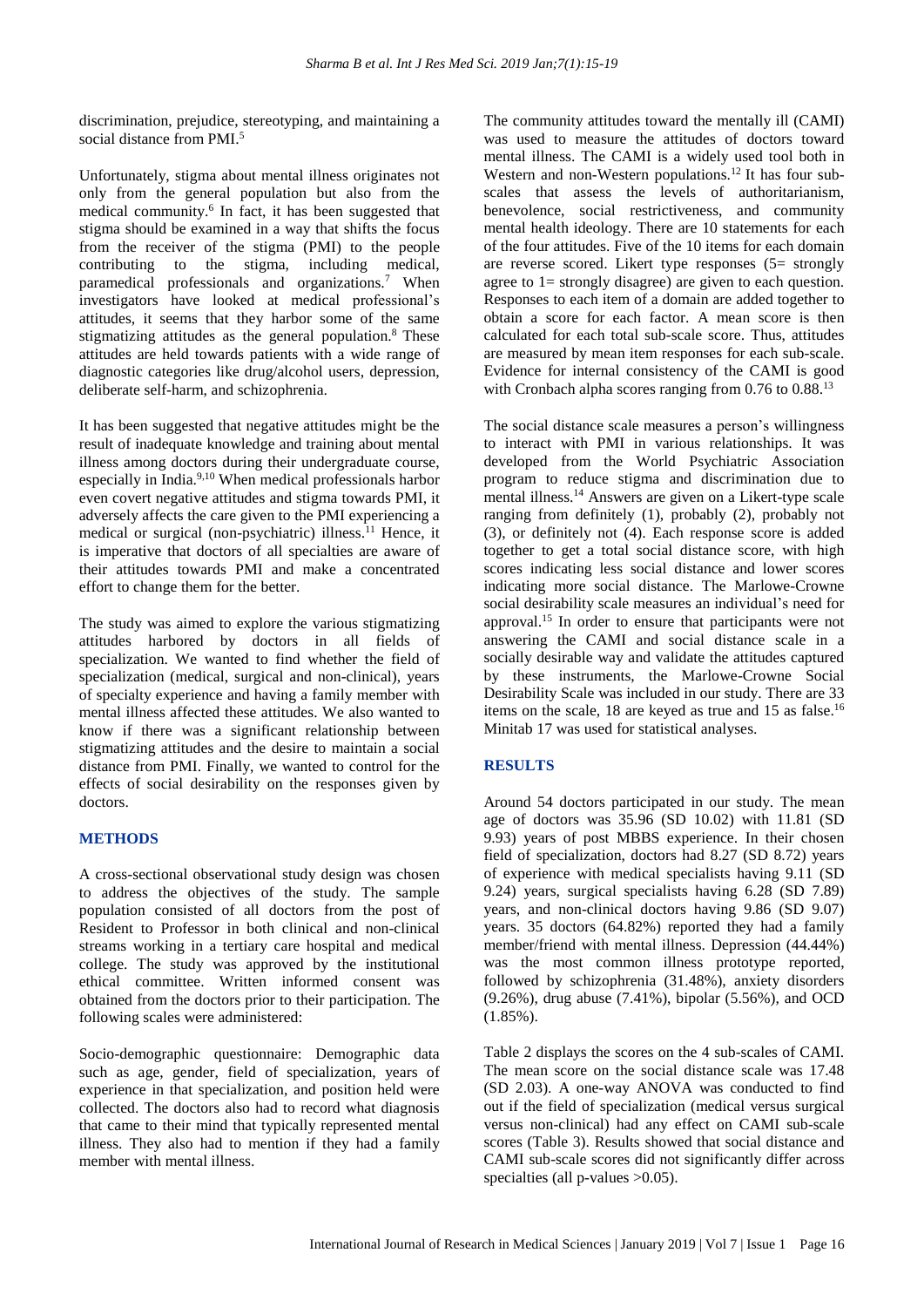| Table 1: Baseline socio-demographic data of the |  |
|-------------------------------------------------|--|
| sample of doctors $(N=54)$ .                    |  |

| <b>Demographic variables</b> |                            | n  | $\frac{0}{\sqrt{2}}$ |
|------------------------------|----------------------------|----|----------------------|
| Gender                       | Male                       | 40 | 74.07                |
|                              | Female                     | 14 | 25.93                |
| Field of<br>specialization   | Medical                    | 24 | 44.44                |
|                              | Surgical                   | 19 | 35.19                |
|                              | Non-clinical               | 11 | 20.37                |
|                              | <b>Junior Resident</b>     | 17 | 31.48                |
|                              | Senior Resident            | 8  | 14.81                |
| Post held                    | <b>Assistant Professor</b> | 16 | 29.63                |
|                              | Associate Professor        | 4  | 7.41                 |
|                              | Professor                  |    | 16.67                |

## **Table 2: Community attitudes towards mental illness sub-scale scores.**

| <b>CAMI</b> sub-scale scores     | Mean' | <b>SD</b> |
|----------------------------------|-------|-----------|
| Authoritarianism                 | 2.47  | 0.55      |
| Benevolence                      | 3.95  | 0.47      |
| Social restrictiveness           | 2.24  | 0.39      |
| Community mental health ideology | 3.78  | 0.43      |

Correlation analysis was conducted to find whether years of experience in specialization significantly affected attitudes towards PMI (CAMI) and social distance. Spearman's rank correlation was used as the variables did not follow a normal distribution (Table 4).

Results indicated that CAMI sub-scale measuring mental health ideology significantly correlated positively with years of experience in specialty. Students t-test was used to find whether having a family member with mental illness affected doctor's attitudes and social distance towards PMI (Table 5).

Results indicated that having a PMI in the family was significantly associated with higher scores in mental health ideology sub-scale of CAMI. Spearman's rank correlation was performed to find if attitude towards PMI (CAMI) was associated with the need to maintain a social distance from them (Table 6).

Results indicated that social restrictiveness (negatively) and mental health ideology (positively) significantly correlated with social distance scale scores.

## **Table 3: One-way ANOVA comparing scores on CAMI sub-scales and the social distance scale between fields of specialization.**

| <b>Scale scores</b>    | <b>Medical</b> | <b>Surgical</b> | <b>Non-clinical</b> | <b>F-value</b> | <b>P-value</b> |
|------------------------|----------------|-----------------|---------------------|----------------|----------------|
| Authoritarianism       | 2.44(0.62)     | 2.47(0.48)      | 2.56(0.56)          | 0.19           | 0.827          |
| Benevolence            | 3.93(0.42)     | 3.99(0.58)      | 3.94(0.42)          | 0.08           | 0.922          |
| Social Restrictiveness | 2.19(0.36)     | 2.21(0.41)      | 2.41(0.36)          | 1.43           | 0.248          |
| Mental Health Ideology | 3.93(0.44)     | 3.66(0.40)      | 3.67(0.39)          | 2.47           | 0.095          |
| Social Distance Scale  | 17.88(2.03)    | 17.47 (1.84)    | 16.64(2.25)         | 1.43           | 0.248          |

P-values <0.05 were taking as statistically significant

#### **Table 4: Correlation between years of specialization experience with CAMI and social distance.**

| Scale                            | Spearman's rho* | <b>P-value</b> |
|----------------------------------|-----------------|----------------|
| Authoritarianism                 | $-0.016$        | 0.910          |
| Benevolence                      | $-0.085$        | 0.542          |
| Social restrictiveness           | 0.0666          | 0.637          |
| Community mental health ideology | 0.284           | 0.037          |
| Social Distance                  | $-0.102$        | 0.463          |

P-values <0.05 were taking as statistically significant

#### Table 5: Comparison of CAMI sub-scale and social distance scale scores among doctors with and without a family **member with mental illness.**

| Scale scores                  | <b>PMI</b> in family | <b>No PMI in family</b> | <b>T-value</b> | <b>P-value</b> |
|-------------------------------|----------------------|-------------------------|----------------|----------------|
| Authoritarianism              | 2.43(0.52)           | 2.55(0.62)              | $-0.72$        | 0.475          |
| Benevolence                   | 3.99(0.51)           | 3.88(0.39)              | 0.93           | 0.358          |
| <b>Social Restrictiveness</b> | 2.20(0.35)           | 2.31(0.43)              | $-0.89$        | 0.381          |
| Mental Health Ideology        | 3.89(0.41)           | 3.58(0.40)              | 2.63           | 0.012          |
| Social Distance Scale         | 17.46(1.90)          | 17.53(2.29)             | $-0.11$        | 0.911          |

P-values <0.05 were taking as statistically significant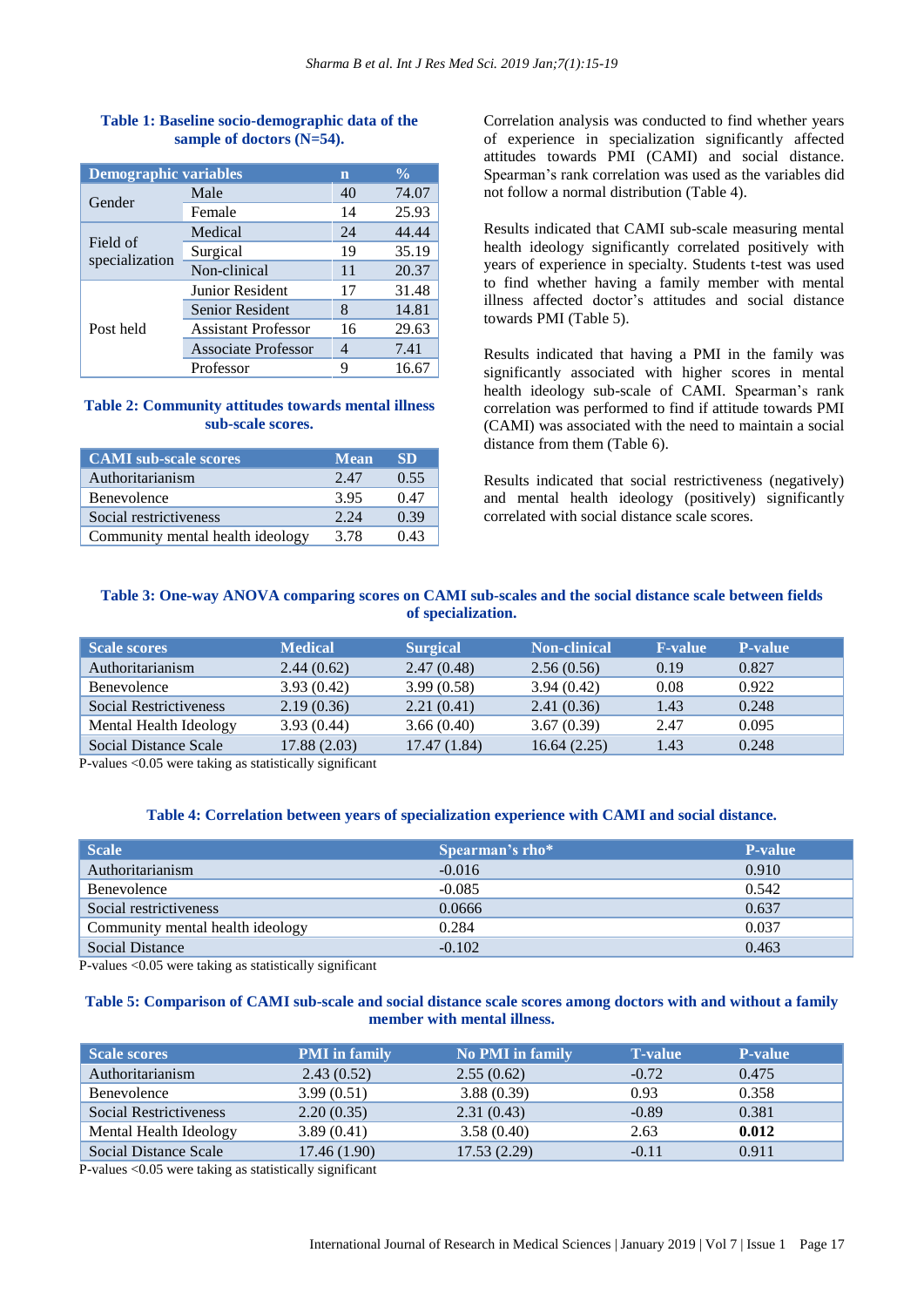| <b>Scale</b>                        | Spearman's rho | <b>P-value</b> |
|-------------------------------------|----------------|----------------|
| Authoritarianism                    | $-0.204$       | 0.139          |
| Benevolence                         | 0.245          | 0.075          |
| Social restrictiveness              | $-0.334$       | 0.014          |
| Community mental<br>health ideology | 0.359          | 0.008          |

#### **Table 6: Correlation between CAMI and social distance scale scores.**

P-values <0.05 were taking as statistically significant

Finally, we wanted to find if social desirability bias influenced the response of doctors in the CAMI and the social distance scale. We performed an ANCOVA using the general linear model using the Marlowe-Crowne social desirability scale scores as covariates. The results revealed that despite controlling for the effects of social desirability bias, none of the responses in CAMI and the social distance scale significantly differed between the specialties (all p-values  $>0.05$  i.e., not statistically significant).

#### **DISCUSSION**

Attitudes are positive or negative evaluations of objects of thought.<sup>17</sup> According to social psychologists attitudes are made up of three components: a cognitive component (beliefs), an affective component (emotional feelings), and a behavioral component (predisposition to act in a certain way).<sup>17</sup> Attitudes are one of the most important predictors of human behavior. Prejudice is harboring negative attitudes towards a particular group or community just because they can be identified to that group. Prejudice leads to discrimination, which involves behaving differently and unfairly, toward the members of a group. PMI have been victims of negative attitudes, prejudice, and discrimination. When these arise from members of the medical community, the care of these vulnerable individuals is compromised. The present study wanted to assess attitudes towards PMI among the medical community, particularly doctors, to explore this important and sensitive issue.

Among the 54 doctors who participated in our study, 24 were medical specialists, 19 belonged to the surgical specialty, and 11 were from the non-clinical teaching departments in the medical college. More than two-thirds had a family member or close friend who suffered from mental illness. Depression and schizophrenia were the most common prototypical mental illness that was reported by the doctors.

Out of the four sub-scales of the CAMI, two domains encompassed positive attitudes (benevolence, mental health ideology) while the remaining represented negative attitudes (authoritarianism and social restrictiveness). The authoritarianism sub-scale of CAMI measures the belief that PMI are substandard individuals who need to be kept in check by others. Higher scores on the authoritarianism scale denote more coercive attitudes toward PMI. Benevolence sub-scale measures a paternalistic and sympathetic viewpoint toward PMI based on humanistic and religious principles. Higher scores reflect a more positive view of PMI. Social restrictiveness contends that PMI are dangerous and a threat to society. Scores higher on this sub-scale reflects fear of PMI and the need to contain them. Community mental health ideology suggests PMI can benefit from community-based care and support rather than isolation and seclusion based models of care. Higher scores suggest a more accepting belief toward PMI. It is encouraging to note that doctors scored higher in domains that were positive and lower in domains that represented negative attitudes to PMI.

We found no significant differences in attitudes towards PMI and social distance among doctors of different specialties. This is interesting, as we expected differences between the specialists. Even after adjusting for the effects of social desirability bias there were no significant differences. This is important as social desirability operates at an unconscious level. It predisposes an individual to convey an image in keeping with social norms and to avoid criticism in a 'testing' situation.<sup>18</sup> Since the society expects doctors to be unbiased and above prejudice medical professionals frequently internalize these expectations. This ideal interferes in revealing their true attitudes in sensitive situations. To account for the confounding effects of this social bias, we used the Marlowe-Crowne social desirability scale and performed an ANCOVA to control for the effects of this bias.

Years of experience in the specialization did not significantly affect the attitudes towards PMI or the social distance except for the mental health ideology. Doctors with more years of experience scored significantly higher in the community mental health ideology sub-scale of CAMI. As discussed previously, having a community mental health ideology towards PMI would mean that they favor community-based care instead of isolation and seclusion based models of treatment. This is surprising as the older generation of doctors are more in tune with the mental hospital based care with seclusion as a mode of treatment while the younger generation of doctors are more used to the concept of rights of PWI and least restrictive care options.

Having a family member or close friend with mental illness was associated with significantly higher scores in the community mental health ideology sub-scale of CAMI. This is understandable, as the experiences shared by PMI with regards to their prolonged hospitalization are generally not positive.<sup>19,20</sup> These unfavorable experiences, when recounted to doctors, might have influenced them in the favor of a community based mental health care model of care.